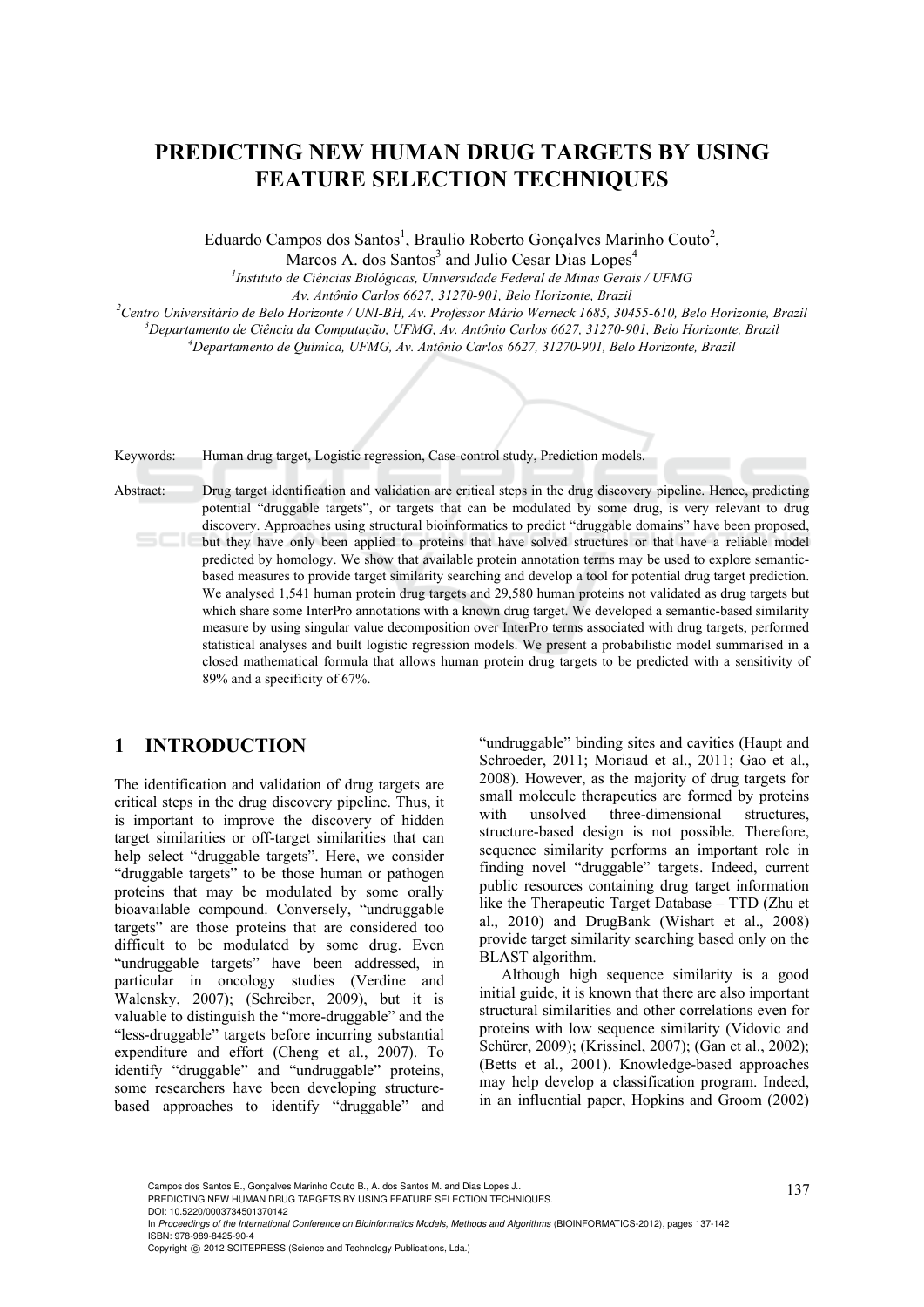proposed 130 InterPro entries as sufficient to predict all the druggable human proteins. This proposal, together with studies that evaluate semantic similarity measures based on Gene Ontology annotations (Lord et al., 2003); (Chagoyen et al., 2006), suggest an approach based on investigating semantic similarity measures of protein targets based on their InterPro annotations.

In this paper, we explore semantic similarity across InterPro entries annotated to known drug targets as an alternative to sequence similarity for target similarity prediction. The validated targets were collected from TTD (Zhu et al., 2010); DrugBank (Wishart et al., 2008) and KEGG-Drug (Kanehisa et al., 2010).We represented the targets in a vector space model (VSM) in which targets were recoded as column vectors and the descriptors (rows) were, initially, all the InterPro terms that occur in the target set. The next step was to reduce the dimensionality of the problem. The goal is to select those descriptors that result in the "best" model. The rationale for minimising the number of descriptors in the model is that the resultant model tends to be more efficient when redundant and irrelevant attributes are eliminated (Hosmer and Lemeshow, 2000; Chen et al., 2008). We applied the cosine similarity measure as described by Chagoyen et al. (2006) to compute the pairwise similarity among the targets represented in a transformed feature space reduced by using Singular Value Decomposition (SVD). We showed that our annotation-based similarity metric is consistent with BLAST and results in better discrimination of the target clusters. Afterwards, we projected other human proteins in the reduced space, calculated the similarity coefficient between each new protein to each validated target and then constructed a control set approximately five times the size of the original validated group. This control set was used in a casecontrol study. It was constructed by selecting a subset of the proteins that resulted in lower maximum similarity coefficients against the drug target set. Then, we applied regression models to minimise the number of the descriptors from the original full data set.

#### **2 MATERIAL AND METHODS**

We constructed a matrix with 1,541 binary vectors that represents known protein drug targets retrieved from public databases (TTD (Zhu et al., 2010), Drug-Bank (Wishart et al., 2008) and KEGG-Drug (Kanehisa et al., 2010). Each protein-representing vector is a set of 2,700 binary descriptors, each of them representing an InterPro annotation. Therefore, protein drug targets were recoded as vectors in  $\mathbb{R}^m$ , where *m* is the number of InterPro descriptors analysed (2,700). In this way, the target database is a sparse matrix **M**, with dimension  $\overline{m} \times \overline{n}$ , where  $\overline{n}$  is the number of proteins in the data set and each row of the binary vectors indicates the presence or absence of an InterPro annotation:



where  $x_{ii}$  is the presence (1) or absence (0) of the InterPro descriptor **i** on the protein drug target vector **j**. The matrix **M** was decomposed by using SVD (Golub and Kahan, 1965) and factorised as **M = USV<sup>T</sup>** . The singular values placed in decreasing order along the main diagonal of **S** are directly related to the independent characteristics within the dataset (Deerwester *et al.*, 1990; Berry *et al*., 1995; Eldén, 2006). To transform the matrix  $M_{2700x1541}$  in an information retrieval system, it was necessary to determine the best low-rank approximation  $M_k$  in reduced space:

$$
M \approx M_{k} = U_{k} S_{k} V_{k}^{T} = \sum_{e=1}^{k} u_{e} s_{ee} v_{e}^{T}
$$
 (1)

where  $u_e$  and  $v_e$  are, respectively, the column vectors of U and the row vectors of V both related to the eth singular value in decreasing order and k is the rank of the matrix  $M_k$ . We selected  $k = 320$  factors by applying the scree test (Cattell, 1966) to determine the low-rank approximation  $M_k$  (Figure 1). The factorisation provided a reduced dimensionality space in which relationships among the drug targets could be established. The similarity between any pair of drug targets was calculated as the cosine of the angle between the respective target representing vectors on the reduced space. Therefore, the similarity measure of a pair of targets is equivalent to the dot product between the respective rows of the matrix  $V_kS_k$ .

To validate our semantic-based similarity metric, we compared our results with those given by the BLAST algorithm. Figure 2 shows the scatter plot of a distance-like coefficient given by our methodology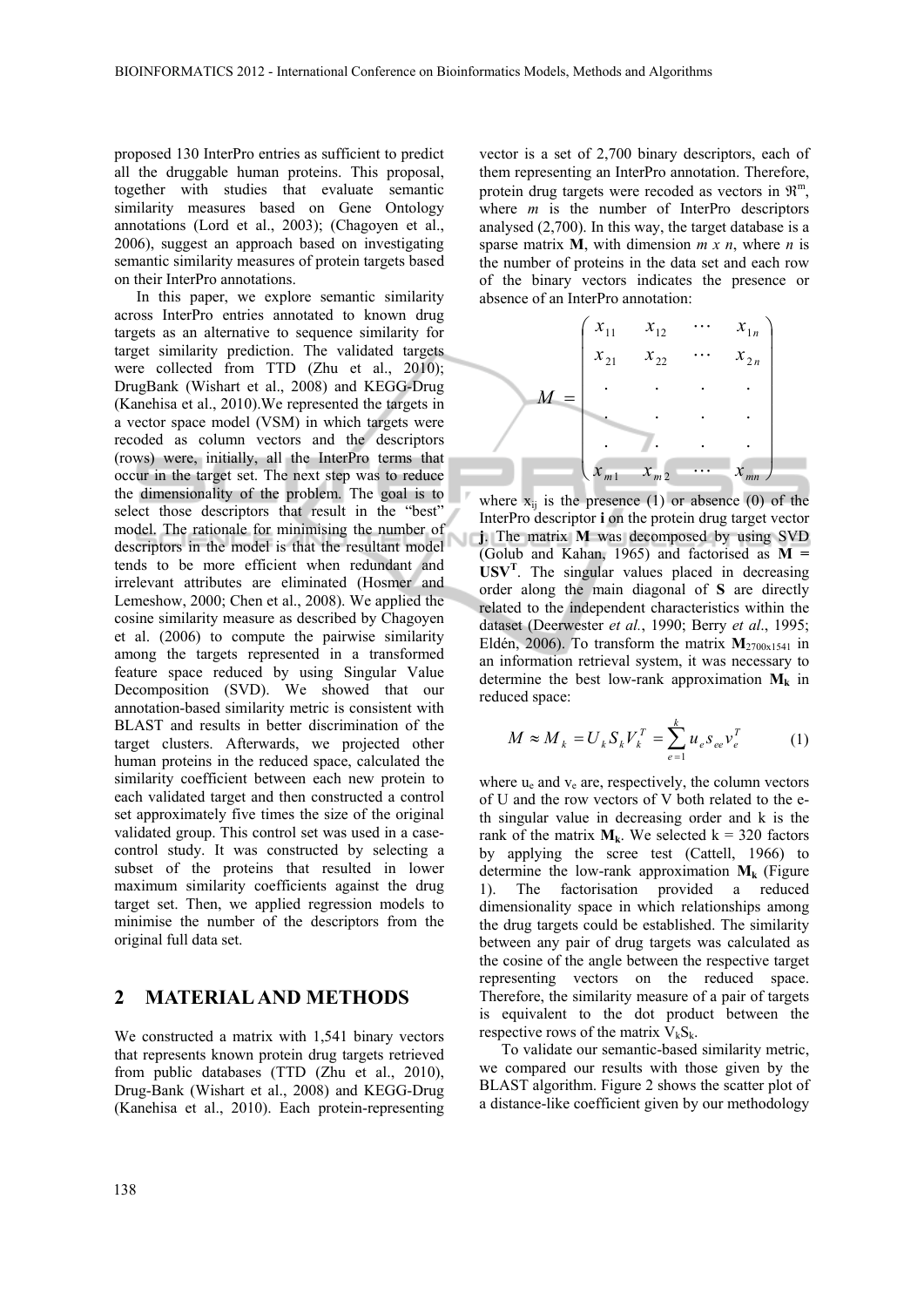versus the bit score given by BLAST. To convert the pairwise cosine coefficients into pairwise distance coefficients, we applied the transformation formula proposed by Stuart et al. (Stuart et al., 2002)  $d_{ii} =$  $ln((1 + cos_{ij}))/2)$ . The exponential rate of the correlation scatter plot illustrates the known characteristic of SVD as distances become more discriminated – similar entities become more similar and dissimilar entities become more dissimilar in the reduced space vector.



Figure 1: Singular values of M (as obtained by SVD factorisation) plotted in decreasing order. The X axis corresponds to the singular value index. The first  $k = 320$ largest were selected by the scree test.

The second step was to select the control group, i.e., protein sequences classified as undruggable targets. To do so, we collected from the UniProt (The UniProt Consortium, 2010) 29,580 human proteins that are not validated as drug targets but do share InterPro annotation with any of 1,541 drug targets. Each one of the 29,580 non-target candidate sequences was recoded as a vector in  $\mathfrak{R}^{2700}$ , where the space dimensionality (2,700) is given by the number of InterPro descriptors considered to generate the query vectors (q). Thus, each query vector was projected into reduced space obtained by SVD; formally,  $q^* = q^T U_k$ . Afterwards, we computed the pairwise distance coefficient similarity among the reduced vector queries  $(q^*)$  and all drug target vectors in the reduced space  $(M_k)$ , which generated 1,541 pairwise distances for each of the 29,580 nontarget candidate sequences. The maximum pairwise distance of each candidate sequence was selected, and the percentile 75  $(p_{75})$  of these maximum distances was chosen as the cut-off value to classify a candidate sequence as a non-target protein. All sequences with vector query  $(q^*)$  with maximum pairwise distance less than  $1.2821$  ( $p_{75}$ ) were classified as non-target sequences, becoming the

control group, totalling 7,830 proteins.



Figure 2: Correlation scatter plot of the pairwise distance dij between protein vectors  $(d_{ii}=-ln((1 + cos_{ii})/2))$  and BLAST bit score. The exponential rate may be explained by the known characteristic of SVD as distances becoming more discriminate – similar entities become more similar and dissimilar entities become more dissimilar in the reduced space vector. A negative correlation was expected because the higher the similarity between two proteins, smaller the related distance and the higher the bit score.

The third step of this study was to build a model to predict new human druggable target proteins. This was done by performing a case-control study (Schlesselman, 1982). Approximately 20% of the 1,541 targets (384 sequences) were extracted randomly for validation, and the remaining 1,157 were used as the case set. For the control group, 7,830 non-target sequences were randomly assigned as either the case set (5,821 sequences) or for model validation (2,009 sequences). Thus, the final sample size was  $6978$   $(5821 + 1157)$ . All InterPro annotations were considered as variable candidates for the model. During the SVD analysis, we used 2,700 InterPro annotations of five types: Family (F), Domain (D), Region (R), Active Site (A) and Binding Site (B). However, to avoid redundancies, we considered only InterPro annotations of F, D or G types during the predictive model construction. Thus, only 2,390 Interpro annotations were considered in the model analysis.

A logistic regression model was developed for the case-control study, allowing feature selection. In addition to feature selection, the logistic model can also be used to predict the probability  $(\pi)$  that a sequence is a druggable target based on a combination of the k InterPro annotations selected in the model:

$$
\pi = \frac{\exp\left(\beta_0 + \sum_{i=1}^k \beta_i X_i\right)}{1 + \exp\left(\beta_0 + \sum_{i=1}^k \beta_i X_i\right)}
$$
(2)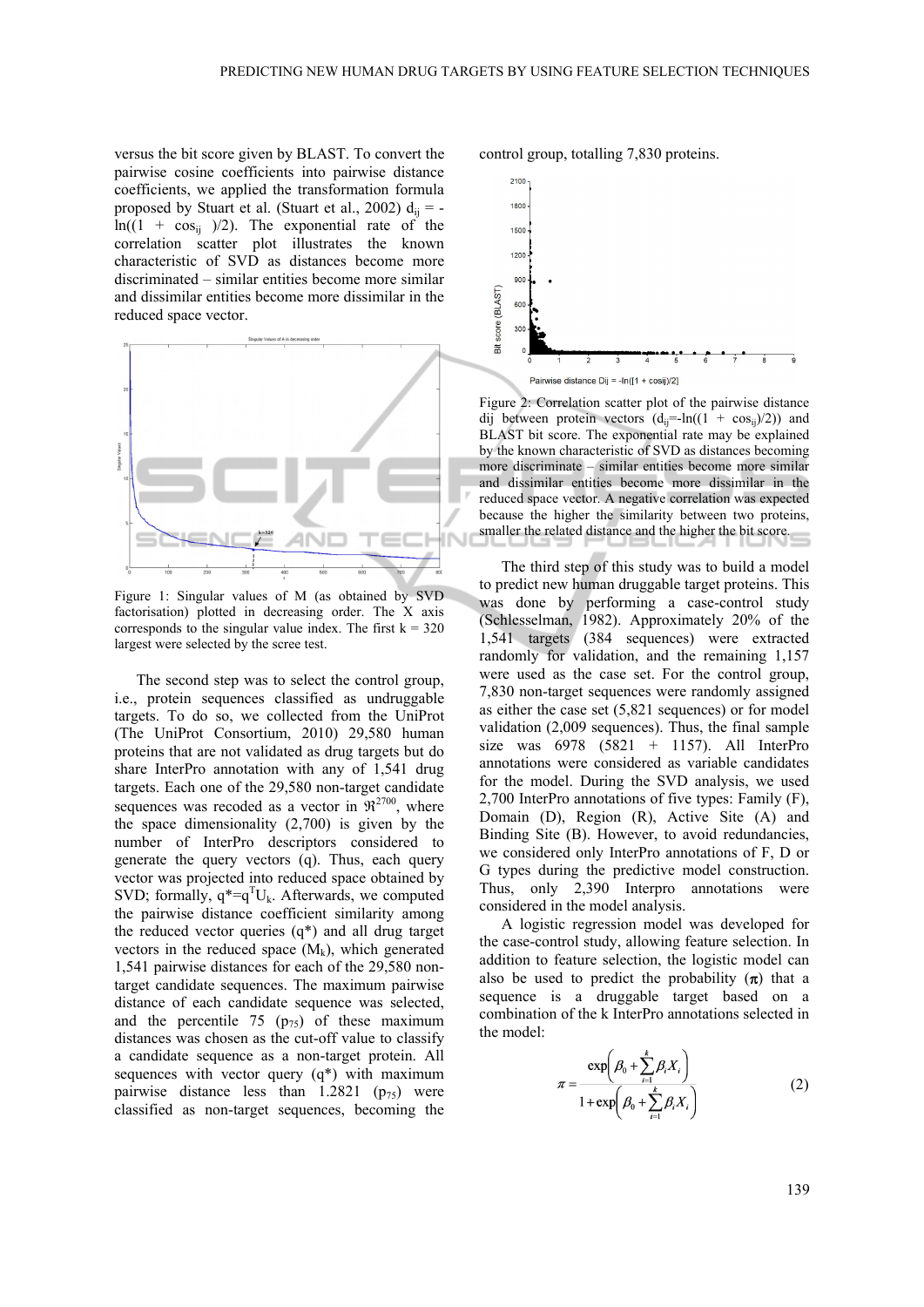In Equation (2),  $\pi$  is the probability of a sequence belonging to the drug target group, **k** is the number of explanatory features (InterPro annotations) significantly selected for the model and  $\beta_i$  is the regression coefficient for each InterPro (i = 1, 2, 3 …k). The model-building strategy for the feature selection was an automatic forward stepwise logistic regression performed by SPSS - Statistical Package for the Social Sciences (SPSS Inc., 2008). Before performing the logistic regression, a univariate analysis was performed using Fisher's exact test on a pre-selected subset of the 2,390 InterPro used in the stepwise logistic regression (Altman, 1991). Only InterPro annotations with a pvalue less than or equal to 0.05, by Fisher's exact test (univariate analysis), were used in the multivariate analysis. This stringent cut-off was chosen because of the excessive number of candidate features (2,390).

After model building,, definition of the best cutoff for the probabilities calculated by the logistic model in order to classify a new sequence as a potential drug target was made by ROC – 'receiver operating characteristic' curve analysis (Altman, 1991).

### **3 RESULTS**

The sample size used in the case-control study was composed of 1,157 targets (cases) and 5,821 nontarget sequences (controls), totaling 6,978 proteins. Univariate analysis performed by Fisher's exact test selected 587 InterPro entries from 2,390 annotations initially involved in the study. Some InterPro annotations were selected because their presence increases the chance of a sequence to be a druggable target (as is the case of IPR001828,Table 1). Other InterPro annotations were selected because their presence reduced the chance that a sequence would be a druggable target (for example IPR001828,Table 2).

From the 587 InterPro entries selected from the univariate analysis that were automatically forwarded to stepwise logistic regression, 66 were identified as independently associated with the drug target status. Table 3 presents the InterPro annotations identified and the  $\beta$  parameters from Equation (2) estimated for the logistic regression model to predict drug target sequences. If the beta value is negative, the presence of the InterPro annotations reduces the chance that a sequence is a druggable target. On the other hand, if the beta value is positive, the presence of the InterPro annotation

increases the chance that a sequence is a druggable target.

Table 1: Univariate analysis for InterPro IPR001828 – its presence increases the chance that a sequence is a druggable target.

| <b>InterPro</b>  | Sample | Number of | Percent   | p-value      |
|------------------|--------|-----------|-----------|--------------|
| <b>IPR001828</b> | size   | target    | of target |              |
|                  |        | sequences | sequence  |              |
| Presence         | 21     | 19        | 90%       | ${}_{0.001}$ |
| Absence          | 6,957  | 1,138     | 16%       |              |
| Total            | 6,978  | 1,157     | 17%       |              |
|                  |        |           |           |              |

Table 2: Univariate analysis for InterPro IPR016175 – its presence reduces the chance that a sequence is a druggable target.

| <b>InterPro</b>  | Sample | Number of | Percent   | p-value      |
|------------------|--------|-----------|-----------|--------------|
| <b>IPR016175</b> | size   | target    | of target |              |
|                  |        | sequences | sequence  |              |
| Presence         | 230    | 0         | $0\%$     | ${}_{0.001}$ |
| Absence          | 6,748  | 1,157     | 17%       |              |
|                  |        |           |           |              |
| Total            | 6.978  | 1,157     | 17%       |              |

Because the results of logistic model in Equation (2) provide a probability value ranging from 0.0 to 1.0, we need to choose a cut-off value to define if a sequence is in the drug target group. Actually, logistic regression allows us to distinguish those sequences likely or unlikely to be a druggable target, providing a probability value. Usually the cut-off is 0.50, meaning that if the probability that the sequence is in the drug target group is higher than 0.50, then the sequence is classified as a potential druggable target. However, other cut-offs can be used according to the ROC analysis (Figure 3). The best cut-off in probability is 0.25, which maximises both sensitivity and specificity, being nearest the top left-hand corner of ROC curves.

To validate the model, we reserved 384 known targets and 2,009 control sequences, totalling 2,393 proteins. Classification quality of these sample queries is summarised in Table 4. The sensitivity of classifying unknown sequences was 89%, and the specificity was 67%. Because we used 0.25 as a cutoff, if the probability model for a query is higher than 0.25, the sequence is classified as a potential druggable target.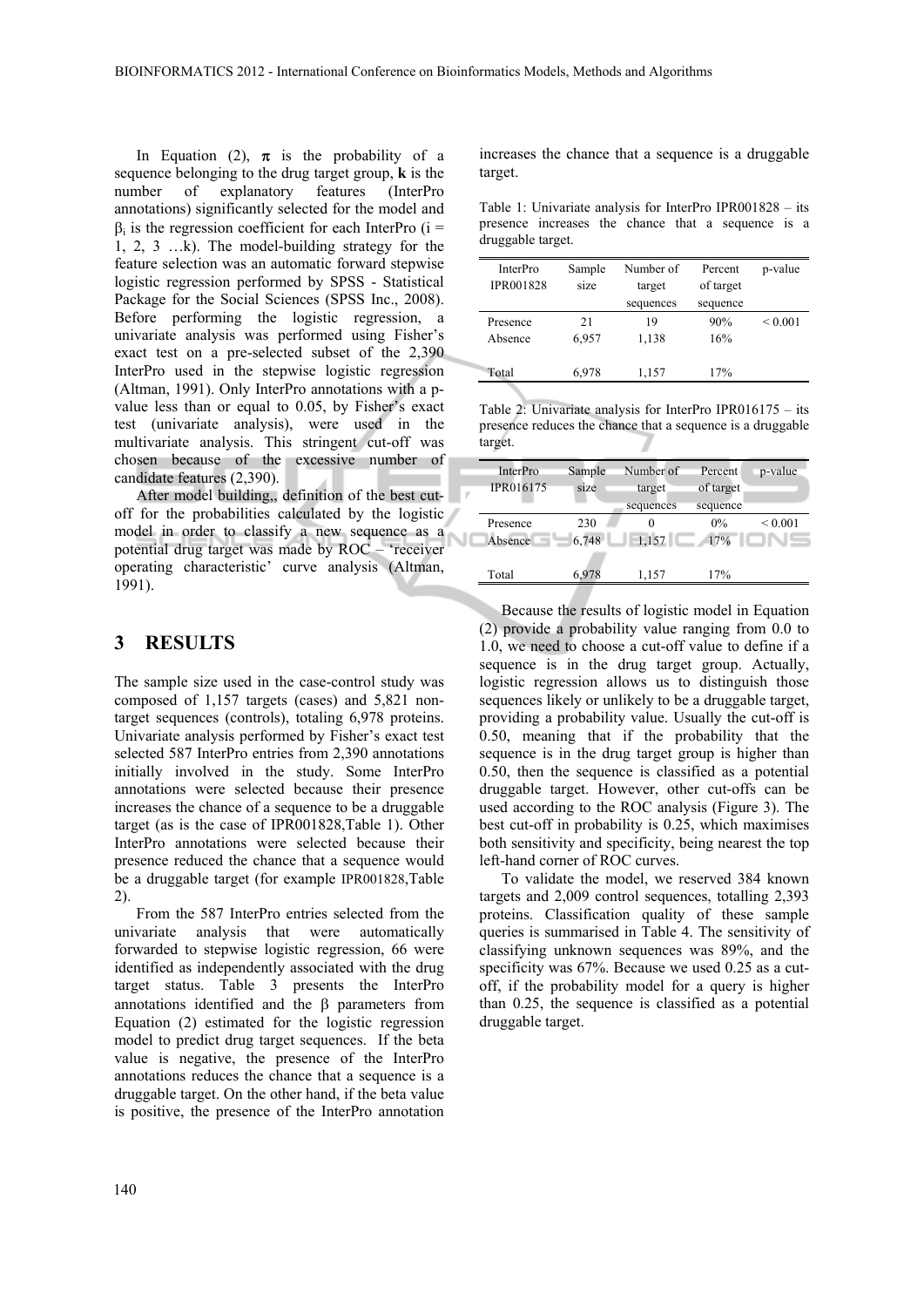| InterPro         | β      | p-value | <b>InterPro</b>  | β      | p-value |
|------------------|--------|---------|------------------|--------|---------|
| IPR016175        | $-7.3$ | 0.067   | IPR001023        | $-1.9$ | 0.009   |
| IPR012677        | $-4.8$ | 0.000   | IPR020685        | $-1.9$ | 0.000   |
| IPR010993        | $-4.5$ | 0.004   | IPR003593        | $-1.6$ | 0.000   |
| <b>IPR004000</b> | $-3.7$ | 0.000   | IPR003596        | $-1.4$ | 0.034   |
| <b>IPR000883</b> | $-3.4$ | 0.001   | <b>IPR016040</b> | $-0.6$ | 0.001   |
| IPR008973        | $-3.3$ | 0.000   | IPR001452        | 1.3    | 0.032   |
| IPR001173        | $-2.8$ | 0.006   | <b>IPR020683</b> | 1.3    | 0.045   |
| IPR016137        | $-2.6$ | 0.011   | IPR013099        | 1.4    | 0.065   |
| IPR013783        | $-2.6$ | 0.000   | <b>IPR000980</b> | 1.5    | 0.016   |
| IPR013766        | $-2.5$ | 0.012   | IPR015421        | 1.6    | 0.000   |
| IPR002213        | $-2.4$ | 0.001   | IPR011029        | 1.6    | 0.006   |
| IPR011009        | $-2.4$ | 0.000   | IPR000472        | 1.8    | 0.030   |
| IPR000873        | $-2.1$ | 0.003   | IPR013816        | 1.8    | 0.041   |
| <b>IPR000010</b> | $-2.1$ | 0.040   | <b>IPR000889</b> | 1.8    | 0.031   |
| <b>IPR003597</b> | $-2.1$ | 0.001   | <b>IPR011348</b> | 2.2    | 0.080   |
| <b>IPR008753</b> | $-2.0$ | 0.052   | <b>IPR007698</b> | 2.2    | 0.080   |
| IPR001353        | $-1.9$ | 0.008   | <b>IPR014756</b> | 2.2    | 0.004   |
| IPR011497        | 2.2    | 0.074   | IPR015741        | 3.3    | 0.001   |
| <b>IPR005225</b> | 2.3    | 0.013   | IPR017193        | 3.3    | 0.023   |
| IPR001251        | 2.3    | 0.028   | <b>IPR000626</b> | 3.3    | 0.023   |
| IPR002035        | 2.4    | 0.000   | <b>IPR020663</b> | 3.3    | 0.000   |
| IPR001841        | 2.5    | 0.028   | IPR008979        | 3.3    | 0.002   |
| IPR011304        | 2.6    | 0.028   | IPR009130        | 3.6    | 0.018   |
| IPR000157        | 2.6    | 0.012   | IPR014729        | 3.8    | 0.000   |
| IPR013027        | 2.7    | 0.014   | <b>IPR001828</b> | 3.8    | 0.000   |
| IPR002314        | 2.8    | 0.034   | IPR003116        | 3.9    | 0.002   |
| <b>IPR008957</b> | 2.9    | 0.000   | IPR020722        | 4.0    | 0.039   |
| IPR015015        | 2.9    | 0.020   | IPR020727        | 4.0    | 0.023   |
| IPR011992        | 3.0    | 0.000   | IPR009134        | 5.0    | 0.007   |
| IPR005834        | 3.1    | 0.010   | IPR002126        | 5.2    | 0.001   |
| <b>IPR009030</b> | 3.2    | 0.001   | <b>IPR008424</b> | 5.2    | 0.000   |
| IPR005821        | 3.2    | 0.000   | IPR000353        | 5.6    | 0.000   |
| <b>IPR000001</b> | 3.2    | 0.030   | <b>IPR016243</b> | 7.7    | 0.000   |

Table 3: Logistic regression model built for predicting if a sequence is a druggable target.

Group Classification using a cut-off  $= 0.25$  in logistic probability  $(+)$   $(-)$   $Total$ Drug target 340 44 384 Non-target 661 1,348 2,009 Total 1,001 1,392 2,393

Table 4: Classification quality of sample queries with the logistic regression model for predicting drug targets.

# **4 CONCLUSIONS**

We identified 66 features (InterPro entries) that allow retrieval of protein drug targets with a sensitivity of 89% and a specificity of 67%.

The model provided a statistical evaluation over the current protein annotation to predict potential drug targets or, at least, potential "druggable targets", meaning proteins that potentially can be modulated by an orally bioavailable drug. The model gives us a closed formula to calculate the probability that a given sequence, described by their biological annotations, is druggable.

Though "druggable targets" are different from "therapeutic drug targets", their prediction is a good contribution to drug development focusing on drug target research.

Our model differs from the approach of Hopkins and Groom (2002) by including not only InterPro annotations that contribute positively to classifying a protein as druggable, but also by including those annotations that contribute negatively. Our model is more restrictive and gives results closer to the proteins that actually are therapeutic drug targets.

# **REFERENCES**

- Altman, D. G. (1991). *Practical Statistics for Medical Research*. Chapman & Hall.
- Betts, M. J., Guigó, R., Agarwal, P., Russell, R. B. (2001). Exon structure conservation despite low sequence similarity: a relic of dramatic events in evolution? *The EMBO journal*, 20(19), 5354–5360.
- Cattel, R. B. (1966). The scree test for the number of factors. Multivariate Behavioural Research, 1, 245-76.
- Chagoyen, M., Carmona-Saez, P., Gil, C., Carazo, J. M., Pascual-Montano, A. (2006). A literature-based similarity metric for biological processes. *BMC Bioinformatics*, 7, 363–375.

Figure 3: ROC curve analysis for predicting a druggable target. The best cut-off for maximum sensitivity and specificity is a probability higher than 0.25 (area under the  $curve = 0.828$ ).

1 - Specificity

Obs.:  $β_0 = -0.9$ 

 $00$ 

 $0<sup>2</sup>$